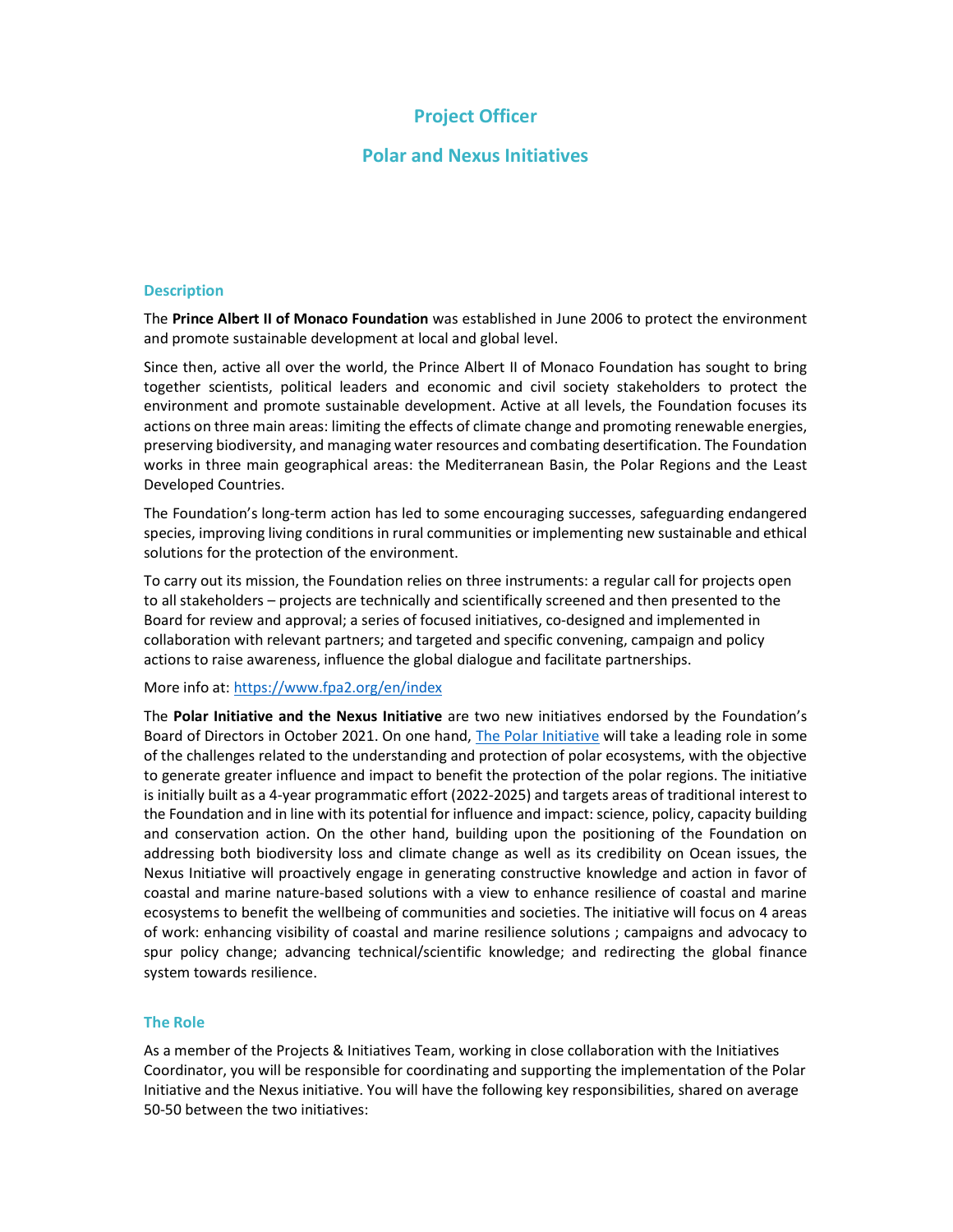- 1. Design of the Action Plan of the initiatives
	- Revisit the draft 4-year Action Plan with regular updates, fine-tuning and revisions
	- Translate the Action Plan into concrete yearly workplans of activities, and corresponding budgets and operational modalities, including identification of stakeholders for implementation of the activities
	- Identify, as relevant, potential additional partners, whether technical or financial, for the initiatives
	- Act as Secretary for the Steering Committee of the Initiative, organize and prepare the meetings of the Steering Committee and follow up on its recommendations
- 2. Implementation of the initiatives' activities as per approved workplan
	- Prepare concept notes and/or terms of reference for the various activities planned and approved
	- Support and/or organize the delivery of the activities
	- Oversee and coordinate the initiatives' various events [in collaboration with the PA2F events team as well as the communication team]
	- Develop and maintain close working relations with partners of the Initiative, identify collaborative actions within the framework of the Initiative
	- Ensure linkages between the two Initiatives and with the Foundation's other initiatives, as relevant.
	- Support the pre-selection, assessment and monitoring of projects funded under the regular Call for Projects and feeding into the objectives of the two initiatives with a view to generate synergies and collective impact [in collaboration with the other colleagues of the PA2F Projects & Initiatives team]
	- Provide technical guidance to partners and PA2F governing bodies on polar issues and Climate-Ocean-biodiversity issues
- 3. Reporting and communication
	- Monitor technical and financial progress of the workplan and action plan
	- Document lessons learned, outputs and impacts and, as appropriate, contribute to the PA2F IMPACT magazines, annual reports, impact reports and/or other publications.
	- Consolidate inputs and prepare progress reports, including updates to the Board of Directors and the Scientific and Technical Committee, both meeting twice a year.
	- Carry out communication and visibility activities, together with partner organizations and in collaboration with the PA2F communication team.
	- Maintain and regularly update the initiatives' web pages [in collaboration with the PA2F communication team]
- 4. Support to overall PA2F work
	- Participate in weekly meetings of the Projects & Initiatives Team, and monthly coordination meetings focused on the PA2F's initiatives, provide feedback and inputs to enhance the delivery of the PA2F's other initiatives and explore synergies with the other initiatives, as appropriate.
	- Support the delivery of PA2F activities and convening actions such as the Monaco Ocean Week and/or side events at appropriate international conferences, in reference to the themes and objectives of the two initiatives.